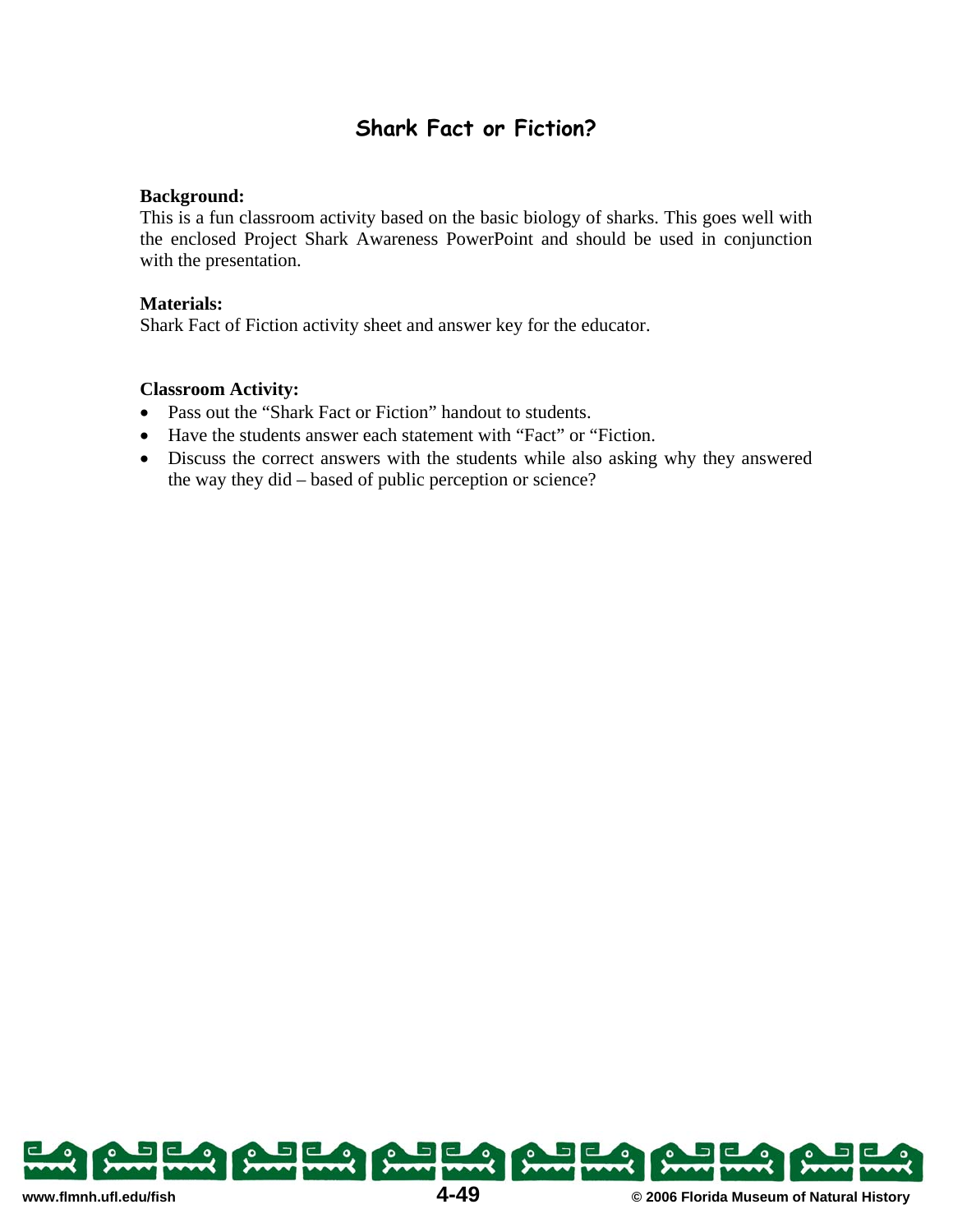

- **Sharks have bony skeletons.**
- **Some sharks live over 100 years.** 
	- Shark skin is as smooth as silk.
- **Sharks sleep many hours each day.** 
	- x **Sharks have external ears.**
- x **The fastest shark is the white shark.**
	- x **Whale sharks feed on large fishes.**
- x **A baby shark is referred to as a pup.**
- x **Sharks are found only in saltwater.**
	- Most sharks are hot-blooded.
- **•** The chance of being attacked by a shark is very high.
	- x **Shark finning is legal in U.S. territorial waters.**
		- x **Most sharks are harmful to humans.**
		- x **Sharks are vulnerable to overfishing.**